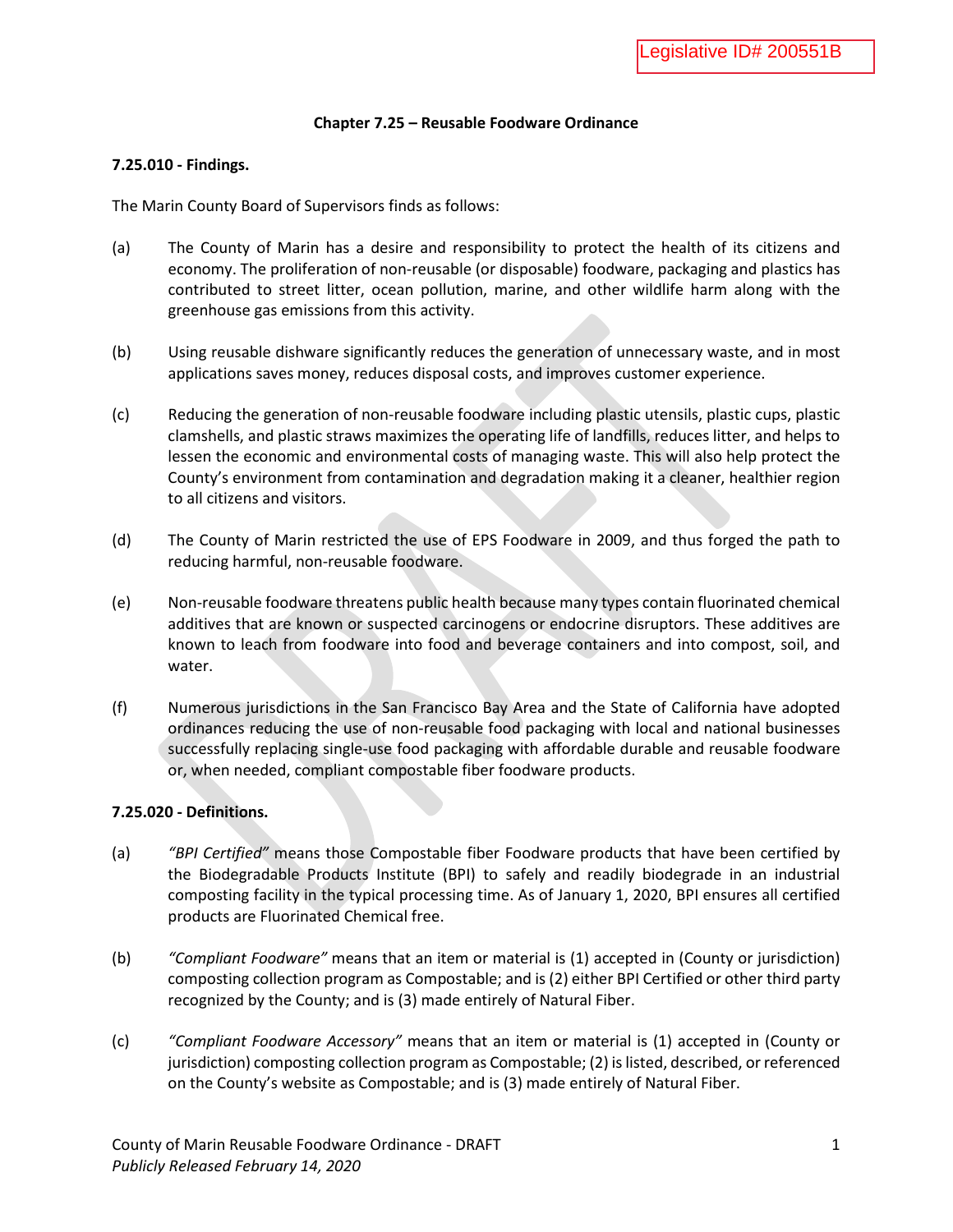- (d) *"Compost Facility"* means compost facilities used by the County's current waste haulers for composting organic material.
- (e) *"Compostable Plastics or Biodegradable Plastics"* means the disposable products developed from polylactic acid (PLA), which require a specific set of conditions to compost and/or biodegrade that do not exist in the County or the region. These products are considered non-compliant.
- (f) *"County*" means the County of Marin.
- (g) *"County Facility"* means any building or structure owned, leased, or operated by the County of Marin.
- (h) *"Customer"* means any person obtaining Prepared Food from a Food Vendor.
- (i) *"Disposable (or Non-Reusable) Cup"* means a beverage cup designed for single-use to serve beverages such as water, hot and cold drinks, and alcoholic beverages.
- (j) *"Effective Date"* means XX/XX/XXXX.
- (k) *"EPS"* means expanded polystyrene, also known as Polystyrene Foam.
- (l) "Fluorinated Chemical" means a class of fluorinated organic compounds containing at least one (1) fully fluorinated carbon atom, also known as perfluoroalkyl (PFOA) and polyfluoroalkyl (PFOS) substances, or PFAS chemicals. California Prop 65 lists PFOA and PFOS as reproductive toxicants.
- (m) *"Foodware"* means all containers, bowls, plates, food trays, cups, lids, boxes, and other like items that are used for Prepared Foods, including without limitation, Foodware for takeout foods and/or leftovers from partially consumed meals prepared by Food Vendors.
- (n) *"Foodware Accessories"* means types of items usually provided alongside Prepared Food including but not limited to forks, spoons, knives, chopsticks, napkins, cup sleeves, food wrappers, beverage trays, condiment containers, straws, stirrers, splash sticks, cocktail sticks, toothpicks, tray-liners, and plate-liners.
- (o) *"Food Vendor"* means all vendors as described in the California Retail Food Code section 113789. This includes but is not limited to a: restaurant, bar, grocery store, delicatessen, bakery, food service establishment (carry out, quick service, full-service), public and private schools, food truck, itinerant restaurants, pushcart, farmers market, caterer, microenterprise home kitchen operations, cottage food operations, selling Prepared Food to be consumed on and off the premises located or operating within the County.
- (p) *"Natural Fiber"* means a plant-based, non-synthetic fiber, including but not limited to paper, wood, or bamboo. Natural Fiber does not include plastic of any kind.
- (q) *"On Request"* means that only at the request of a customer shall the compliant product be provided.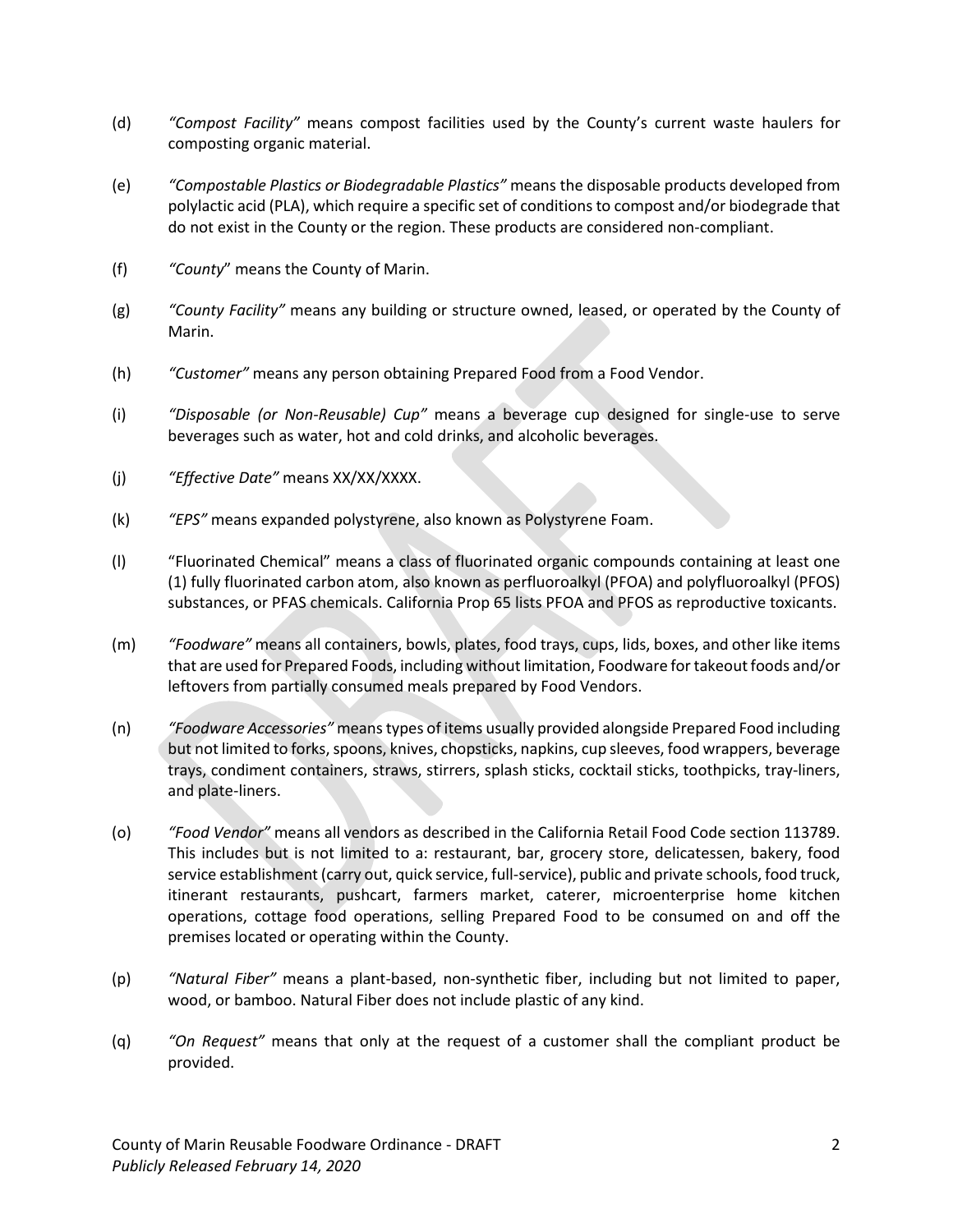- (r) *"Polystyrene Foam"* means and includes blown polystyrene and expanded and extruded foams (sometimes incorrectly called Styrofoam, a Dow Chemical Co. trademarked form of polystyrene foam insulation) which are thermoplastic petrochemical materials utilizing a styrene monomer and processed by any number of techniques including, but not limited to, fusion of polymer spheres (expandable bead polystyrene), injection molding, foam molding, and extrusion-blow molding (extruded foam polystyrene). Polystyrene Foam is generally used to make cups, bowls, plates, trays, clamshell containers, meat trays, coolers, packing peanuts, and egg cartons.
- (s) *"Prepared Food"* means food or beverages, which are served, packaged, cooked, chopped, sliced, mixed, brewed, frozen, squeezed or otherwise prepared on the premises of the Food Vendor and includes Takeout Food. For the purposes of this chapter, Prepared Food does not include raw, butchered meats, fish and/or poultry, which are sold from a butcher case or similar appliance.
- (t) *"Reusable or Durable"* Foodware and Foodware Accessories, including plates, bowls, cups, trays, glasses, straws, stirrers, condiment cups, utensils, etc. that are manufactured of durable materials and specifically designed and manufactured to be washed and sanitized and to be used repeatedly over an extended period of time, and are safe for washing and sanitizing according to applicable regulations.
- (u) *"Takeout Food"* means food or beverages requiring no further preparation to be consumed and which generally are purchased to be consumed off the premises of the Food Vendor.

# **7.25.030 - Dine-in Foodware regulations.**

Food Vendors within the unincorporated areas as well as participating jurisdictions in the County:

- (a) Shall sell or provide food and beverages for consumption on the premises using Reusable Foodware and utensils (forks, spoons, knives, chopsticks) except as otherwise provided in section 7.25.030 (b);
- (b) Shall provide all other Compliant Foodware Accessories, which are made of Natural Fibers, including napkins, cup sleeves, food wrappers, beverage trays, condiment containers, straws, stirrers, splash sticks, cocktail sticks, toothpicks, tray-liners, and plate-liners.
- (c) Shall offer condiments in dispensers rather than pre-packaged single-use condiment packets; and
- (d) Food Vendors will have one (1) year following the Effective Date before enforcement of this regulation begins.

# **7.25.040 - Takeout Foodware regulations.**

Food Vendors within the unincorporated areas as well as participating jurisdictions in the County selling Takeout Food for consumption off premises:

(a) Shall provide takeout food in Reusable Foodware, or compostable Natural Fiber Compliant Foodware, or items composed entirely of aluminum;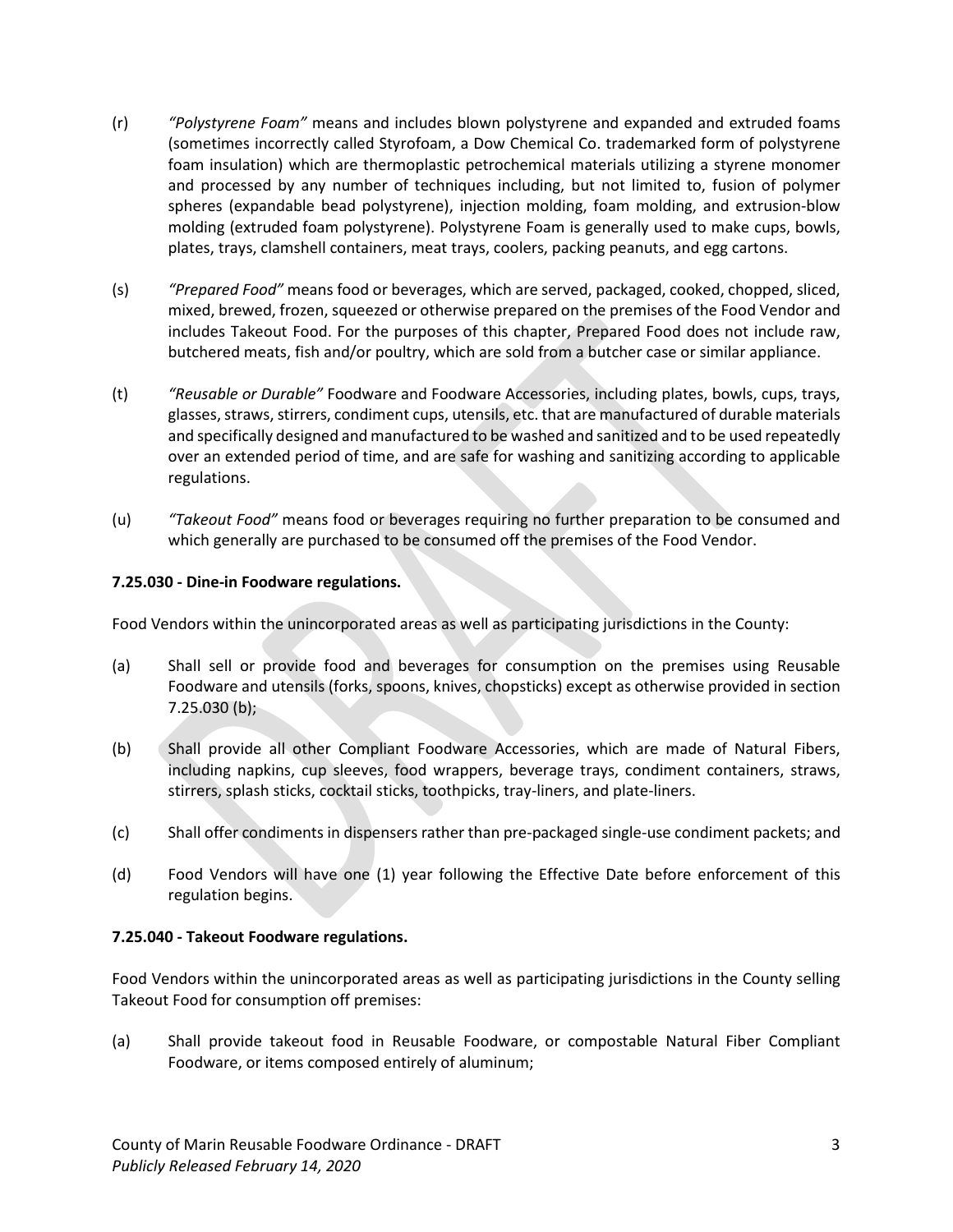- (b) Shall provide napkins, cup sleeves, beverage trays, condiment containers, straws, stirrers, splash sticks, cocktail sticks, and toothpicks only Upon Request or at self-serve stations; and
- (c) Takeout food bags shall be paper or comply with [Chapter 5.46](https://library.municode.com/ca/marin_county/codes/code_of_ordinances?nodeId=TIT5BURELI_CH5.46DIBAREOR) (regulations for single-use carryout bags).
- (d) Food Vendors and Takeout Food delivery services must provide options for customers to affirmatively request Compliant Foodware Accessories separate from orders for food and beverages across all ordering/point of sale platforms, including but not limited to web, smartphone and other digital platforms, telephone, and in-person. A Food Vendor or a Takeout Food delivery service may include lids, spill plugs, and sleeves without request for Non-Reusable Cups for delivery.
- (e) Food Vendors shall provide plastic straws, only On Request, to accommodate any person's access needs.

## **7.25.050 - County purchasing and County sponsored events.**

The following regulations apply to County purchases, facilities, and County-sponsored events:

- (a) All County facilities shall use Reusable Foodware and Compliant Foodware Accessories.
- (b) County-managed concessions, County-sponsored events, and County-permitted events shall use Reusable Foodware or Compliant Foodware and Compliant Foodware Accessories.
- (c) These entities are prohibited from using Non-Reusable plastic foodware, including EPS/Polystyrene Foam, and Compostable or Biodegradable Plastics. No County department shall purchase or acquire Non-Reusable plastic foodware for use at any County facility. Organizations or individuals using County facilities shall use Reusable or Compliant Foodware and Compliant Foodware Accessories.
- (d) The County shall prohibit the use of EPS/Polystyrene Foam and Non-Reusable plastic foodware by vendors, franchisees, lessees, contractors, or other commercial food and beverage purveyors at all County government center facilities, and County parks. Prohibited products include, but are not limited to, EPS/Polystyrene Foam and Non-Reusable plastic food containers, straws, bowls, plates, trays, utensils, clamshells, and cups which are not intended for reuse, on or in which any foods or beverages are placed or packaged.
- (e) As of the Effective Date, the Department of Public Works, Cultural Services, Health and Human Services, and County Parks shall incorporate this prohibition into all new and renewed contracts, leases, permits, agreements, etc.
- (f) The use or distribution of EPS/Polystyrene Foam, and Non-Reusable plastic foodware at special events at County facilities that are sponsored or co-sponsored by the County shall be prohibited. This prohibition shall apply to the event organizers, agents of the event organizers, event vendors, and any other party (including non-profit organizations) who have an agreement with one or more of the co-sponsors of the event to sell goods or beverages at the event or otherwise provide an event-related service.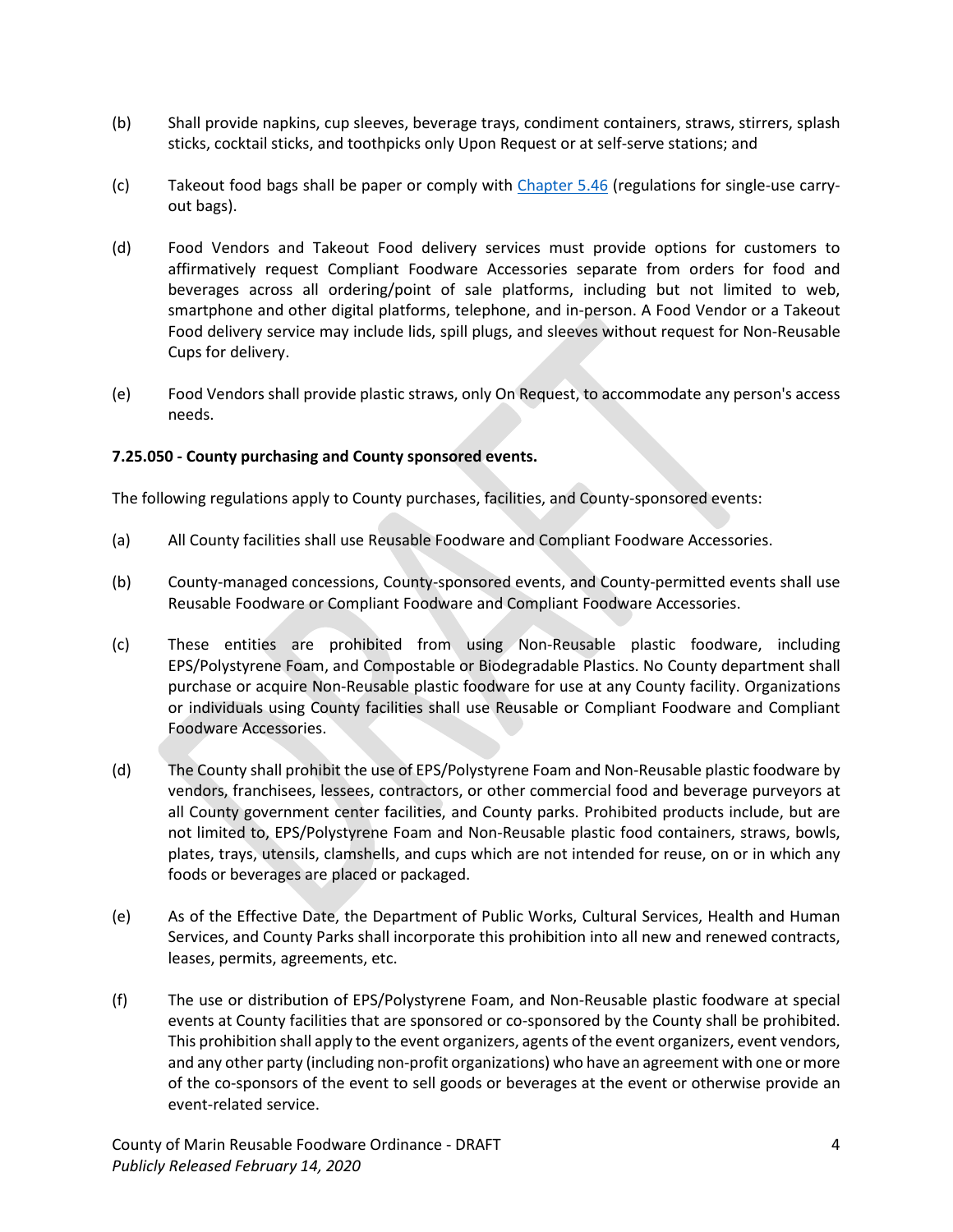(g) Written agreements with any vendor, including non-profit organizations, to sell food or beverages at an event that is sponsored or co-sponsored by the County, shall specifically prohibit the usage and distribution of EPS/Polystyrene Foam and Non-Reusable plastic foodware.

## **7.25.060 - Non-Reusable cup charge.**

- (a) All Food Vendors shall charge customers twenty-five cents (\$0.25) for every Non-Reusable cup provided unless they are exempt under this chapter.
- (b) Income from the Non-Reusable cup charge shall be retained by the Food Vendor.
- (c) Charges for Non-Reusable cups shall be identified separately on any post-sale receipt provided and, pre-sale, shall be clearly identified for the customer on media such as menus, ordering platforms, and/or menu boards. Customers placing orders by telephone shall be informed verbally of Non-Reusable cup charges.
- (d) All customers demonstrating, at the point of sale, a payment card or voucher issued by the California Special Supplemental Food Program for Women, Infants, and Children (WIC) pursuant to Article 2 (commencing with section 123275) of Chapter 1 of Part 2 of Division 106 of the California Health and Safety Code and as amended, or an electronic benefit transfer card (EBT) issued pursuant to section 10072 of the California Welfare and Institutions Code, and individuals with disabilities shall be exempt from the Non-Reusable cup charge.

## **7.25.070 - Separate waste receptacles required.**

- (a) All Food Vendors who provide solid waste containers for customer use, must provide separate receptacles for solid waste, recyclables, and organics. *Jurisdiction shall provide color guidelines for receptacles as consistent with jurisdiction's waste hauler and state law. For example: These receptacles shall be colored black or grey for garbage, blue for recycling, and green for organics*.
- (b) To the extent possible given space constraints, all receptacles for solid waste, recyclables, and organics should be placed adjacent to one another.
- (c) Graphic-rich signage must be posted on or above each receptacle following the waste hauler's guidelines.

## **7.25.080 - Exemptions.**

- (a) Entities packaging prepared foods outside the County are exempt from the provisions of this chapter; provided, however, such persons are urged to follow the provisions of this chapter.
- (b) Non-Reusable Foodware and Foodware Accessories composed entirely of aluminum is exempt from the provisions of this chapter.
- (c) Should Foodware or Foodware Accessories made of Compliant compostable Natural Fiber not be commercially available, as determined by the County, the County shall not enforce the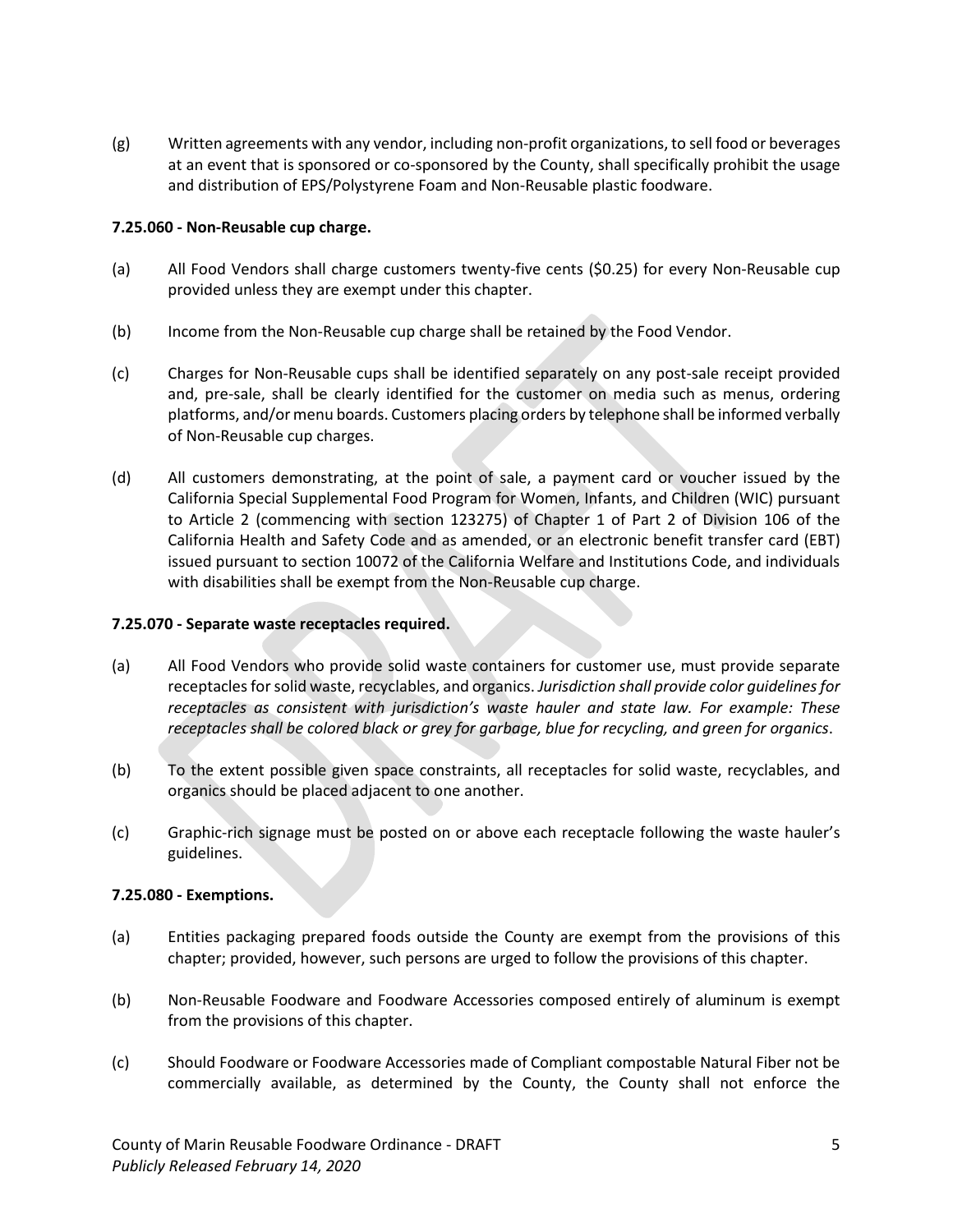requirements in sections 7.25.040 (a) and 7.25.040 (b) on such items until they are made commercially available.

(d) For the immediate preservation of the public peace, health, or safety due to an emergency or natural disaster, the Board of Supervisors, or designee, may exempt Food Vendors, persons operating County facilities and agents, contractors, and vendors doing business with the County, from the provisions of this chapter.

## **7.25.090 - Enforcement and penalties.**

- (a) Compliance with this ordinance is required as of the Effective Date.
- (b) Enforcement of this chapter shall be pursuant to Marin County Code sections 7.24.030 through 7.24.070, inclusive.
- (c) Enforcement shall include written notice of non-compliance and a reasonable opportunity to correct.
- (d) Enforcement of this chapter for the County and jurisdictions that have adopted the Reusable Foodware Ordinance within six (6) months of the Effective Date, without modification, will begin one (1) year after the Effective Date. Enforcement will be the responsibility of the County's Environmental Health Services. Enforcement will progress on the regular inspection schedule of all covered Food Vendors in the County as described in this chapter, unless a jurisdiction elects to pursue its own foodware enforcement policy with its local jurisdiction staff.

## **7.25.100 - Legal remedies.**

The County may choose to undertake the following legal actions to correct and/or abate nuisances and violations of this ordinance. The Director of Environmental Health Services or his or her designee is authorized to enforce the provisions of this ordinance by the issuance of Administrative Citations.

(a) Administrative Citations.

At the discretion of the Director, administrative citations may be issued for violations of this Chapter. The issuance of an administrative citation under this chaptershall not supersede or limit the remedies provided elsewhere in this Code or California law, including other administrative citation remedies. Issuance of an administrative citation may be exercised in place of, but shall not be considered a waiver of, the use of any other available enforcement remedy.

- (b) Administrative Citation Penalty Schedule.
	- 1. A fine not exceeding \$100.00 for the first violation;
	- 2. A fine not exceeding \$200.00 for a second violation of the same Code provision within one year; and
	- 3. A fine not exceeding \$500.00 for each additional violation in excess of two, of the same Code provision within one year.
- (c) Nonpayment of Citation for More than one Year Deemed Nuisance in and of Itself. Nonpayment of any assessed violation for longer than one year shall constitute a nuisance and be subject to the nuisance abatement procedures in Marin County Code Chapter 1.05, including